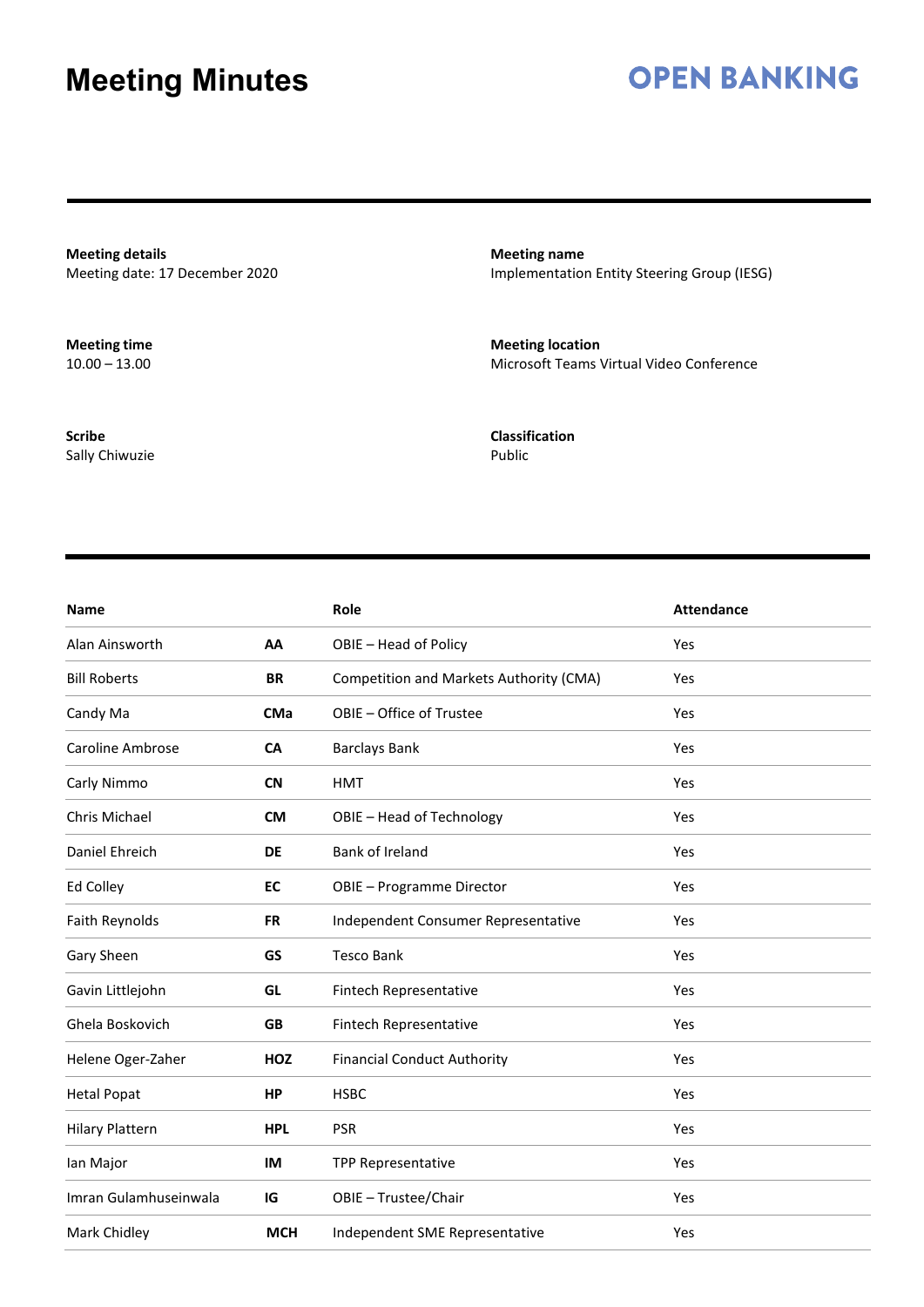## **OPEN BANKING**

| Matt Cox                 | <b>MC</b>  | Nationwide                   | <b>Yes</b> |
|--------------------------|------------|------------------------------|------------|
| Matt Wallace             | <b>MW</b>  | OBIE (Guest)                 | Yes        |
| Nicola Patricia McCleery | <b>NPM</b> | Danske Bank                  | Yes        |
| Phillip Mind             | <b>PM</b>  | <b>UK Finance</b>            | <b>Yes</b> |
| <b>Richard Mould</b>     | <b>RM</b>  | OBIE (Guest)                 | Yes        |
| <b>Richard Newman</b>    | <b>RN</b>  | <b>OBIE</b>                  | Yes        |
| <b>Robert White</b>      | <b>RW</b>  | Santander                    | Yes        |
| Roy Hutton               | <b>RH</b>  | <b>Allied Irish Bank</b>     | Yes        |
| Sally Chiwuzie           | <b>SC</b>  | <b>OBIE IESG Secretariat</b> | Yes        |

#### **Apologies**

| <b>Name</b>      |            | Role                                | <b>Delegate</b>           |
|------------------|------------|-------------------------------------|---------------------------|
| Daniel Globerson | DG         | Royal Bank of Scotland              | Stephen Wright (SW)       |
| Simon McDougall  | <b>SMD</b> | Information Commissioners Office    | Jenny Vega Destello (JVD) |
| Stephen Smith    | SS         | Lloyds Banking Group                | Richard Rous (RR)         |
| Thaer Sabri      | TS         | <b>Electronic Money Association</b> | Ruth Mitchell (RM)        |

#### **No. Agenda item**

#### **1.a – 1.b HOUSEKEEPING: MINUTES AND ACTION LOG**

- 1.1. **IG** welcomed IESG members to the Microsoft Teams virtual videoconference.
- 1.2. **IG** stated that there are AOB items from **MC -** the first is an update on CoP which **EC** will expand upon during the actions updates and another on IESG paper pre-read timeliness, which would be covered in AOB. **IG** stated that any further AOB requests should be put into the chat where himself or **SC** would pick up.
- 1.3. **IG** informed IESG members that feedback was received by **FR** on the minutes, and revisions have been made. On this basis, **IG** approved the minutes for the November IESG.

#### *APPROVAL – IESG\_APR\_LOG\_088 – November IESG Minutes - IG approved the minutes from the November IESG.*

- 1.4. **IG** moved the agenda along to the open actions on slide 21.
- 1.5. In terms of action #476 (CoP Phase 2), **IG** advised that this is not in the Order and the OBIE play a supporting role. **IG**  handed over to **EC** for an update. **EC** stated that the OBIE was contracted by Pay.UK to deliver a directory update that enables all accounting firms (not just ASPSPs) to make use of CoP sending and responding end points. **EC** stated that the capability will deploy in February 2021 and any usage of that capability is subject to each individual firm being authorised (not in the regulatory sense) by Pay.UK as they have a process for onboarding participantsinto the CoP scheme. **EC** stated that the importance of this is that any deployment into the ecosystem is governed by Pay.UK. **EC** stated that non account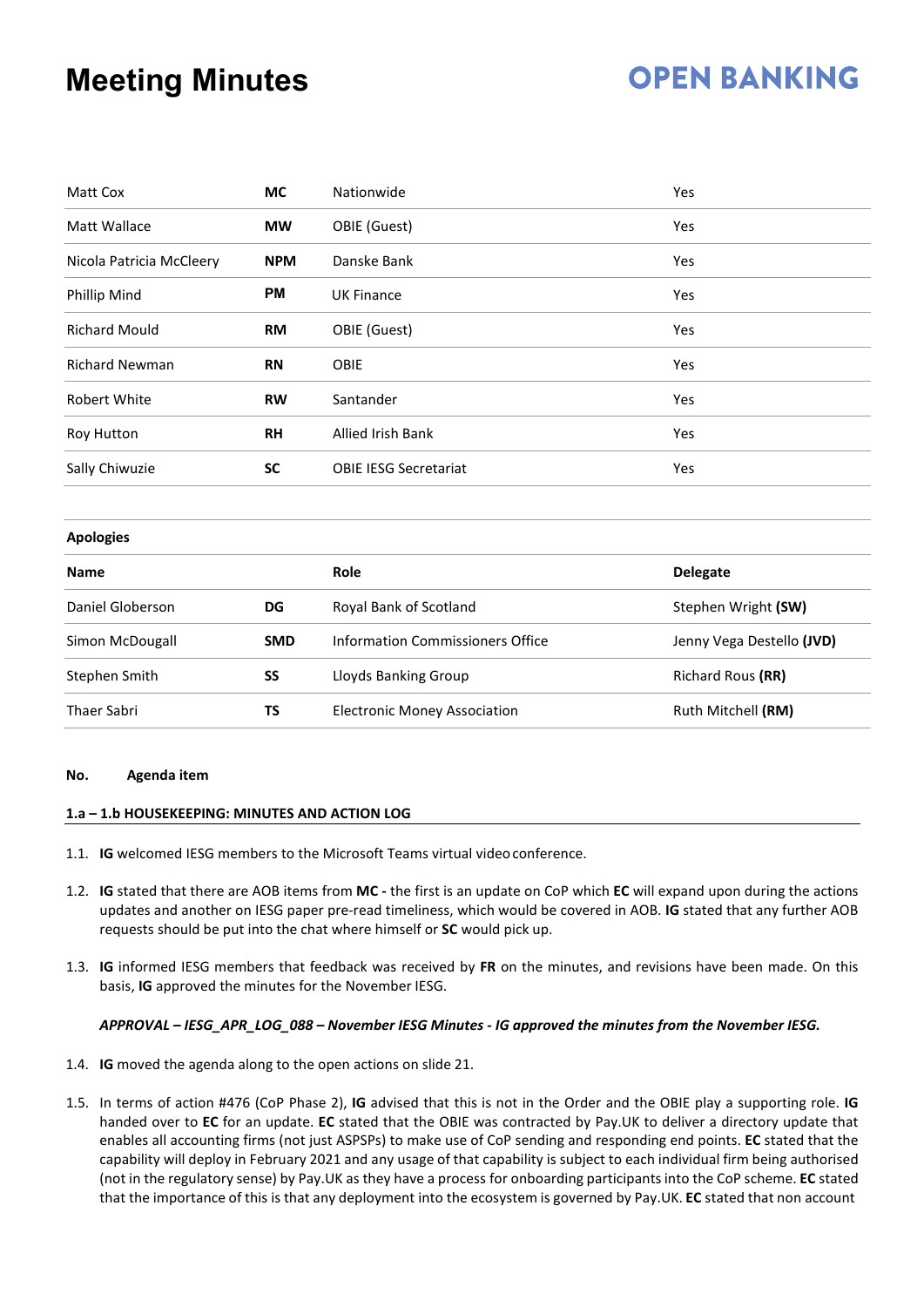## **OPEN BANKING**

holding firms are supported from the beginning by that enabling capability. **EC** stated that this goes back to the point that they can only go back to the ecosystem once they are authorised by Pay.UK. For non-accounting firms, **EC** was not aware of any plans to roll out in 2021, adding that account holding firms may join the ecosystem during the course of 2021 but certainly not before the second quarter. **EC** wanted IESG members to note that there might be an HMRC tender which will be issued to drive the main CoP activity but this will be up to the governance of Pay.UK. **EC** referenced the CoP / CRM journey changes that are within the Roadmap and are in preparation for including in the PISP journeys. **EC** stated that there is work being done with CRM and Pay.UK on CoP but there is no immediate plan to introduce PISPs into this journey and the expectation is that it would only envisage when there was significant growth of PIS services in the ecosystem. **EC**  stated that the deployment of the customer experience outcome is as per the risk appetite of the individual ASPSP and presently, there is no mandate for that.

- 1.6. **MC** stated that his question was answered, explaining that he was asking about making sure that the banks are aligned with the scope which does not include PISP journeys. EC stated that from OBIE perspective, the deployment meets all requirements, however, the governance in terms of the rollout is entirely at the discretion of Pay.UK. **IG** says clarification should be from James Whittle and we can deal with
- 1.7. In going back to the actions, **IG** took IESG members through to action #*477 (Performance Improvement Plans (PIPs) – DF*  to confirm to GL that CEG updates have been added to the transparency calendar), **IG** stated that the transparency calendar has been updated. **GL** confirmed.
- 1.8. With regard to action #478 *(KPI Dashboards – The various ways of measuring API availability to be discussed internally*  within OBIE, taken to PMG and brought back to IESG in January 2021), **IG** explained that this conversation is a carryforward which is due in the January 2021 IESG meeting. **IG** advised that this action should remain open.
- 1.9. With regard to action #479 *(A2(c)(ii) Timely-Provision/High-Frequency MI Requirements for ASPSPs – A cost impact analysis to be prepared by the CMA9 detailing the complications of the architecture and resources required. An agenda item detailing a cost impact of the as-is state MI to be added to the December bilaterals. This should be brought back to IESG in December 2020 or January 2021),* **IG** explained to IESG members that at the last IESG, there were a diverse view of opinions with regard to the frequency of MI Submissions and the underlying problem statement; the idea was that they should be discussed at the bilaterals in January. **IG** advised that there are impact assessments from nearly all of the CMA9 and so this is on track for January 2021. **IG** advised that this action should stay open.
- 1.10. With regard to action #480 *(Dashboard Review - AA to consider the orchestration of a discussion with the FCA about the implications of the dashboard review on open finance, PSD2 and potential divergence)*, **IG** explained that this is an agenda item at this meeting. **IG** agreed closure.
- 1.11. **GL** asked if the impact assessments were consistent. **IG** stated that indicatively, they are similar but was not in a position to disclose any more detail. **EC** added that a couple more impact assessments have not been received from some of the banks and would like to see those before drawing conclusions. **IG** stated that the impact assessments are sufficiently substantive and so conclusions can be drawn, however the process needs to play out.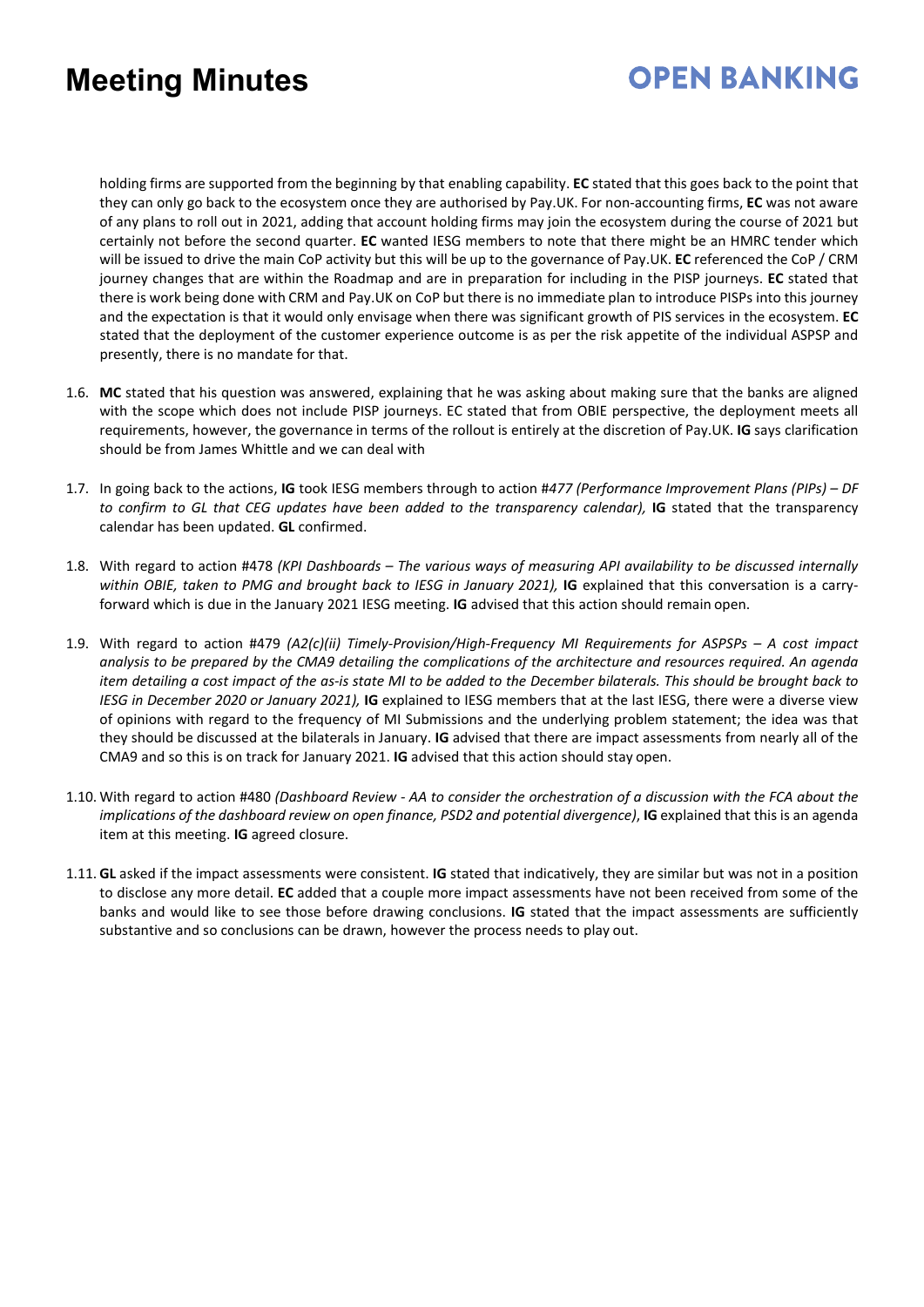## **OPEN BANKING**

#### **ACTIONS**

| <b>Action Number</b> | <b>Date Raised</b> | Owner | <b>Description</b>                                                                                                                                                                                                                                                                                                     | <b>Notes</b>                                                                                                                                                                                                                                                                                                                                                                                                                                                                                                                                                    | <b>Target Date</b> | <b>Status</b> | <b>Date Closed</b> |
|----------------------|--------------------|-------|------------------------------------------------------------------------------------------------------------------------------------------------------------------------------------------------------------------------------------------------------------------------------------------------------------------------|-----------------------------------------------------------------------------------------------------------------------------------------------------------------------------------------------------------------------------------------------------------------------------------------------------------------------------------------------------------------------------------------------------------------------------------------------------------------------------------------------------------------------------------------------------------------|--------------------|---------------|--------------------|
| IESG_2020_301_476    | 25/11/2020         | EC    | Programme Update - CoP - EC to discuss CoP<br>phase 2 in more detail and bring back to the<br>December IESG.                                                                                                                                                                                                           | Update 17/12 - closure agreed.<br>Update 14/12 - COP II Directory Enablement for account<br>holding firms - deploys February; usage subject to each firm<br>being "authorised" by Pay.UK. Non account holding firms are<br>supported but not planned for rollout yet in 2021 (Note likely<br>HMRC tender may drive this activity). COP/CRM journey<br>changes are in preparation for including in PISP journeys once<br>ASPSP risk appetite is reached. Presently there is no mandated<br>date. Propose to close.<br>Update 10/12 - SC awaiting further update. | 17/12/2020         | Closed        | 17/12/2020         |
| IESG_2020_301_477    | 25/11/2020         | DF    | Performance Improvement Plans (PIPs) - DF<br>to confirm to GL that CEG updates have been<br>added to the transparency calendar.                                                                                                                                                                                        | Update 17/12 - closure agreed.<br>Update 09/12 - confirmation received from the internal team<br>that the Transparency Calendar was updated with the relevant<br>CEG Conformance link. Propose to close.                                                                                                                                                                                                                                                                                                                                                        | 17/12/2020         | Closed        | 17/12/2020         |
| IESG_2020_301_478    | 25/11/2020         | EC    | KPI Dashboards - The various ways of<br>measuring API availability to be discussed<br>internally within OBIE, taken to PMG and<br>brought back to IESG in January 2021.                                                                                                                                                | Update 09/12 - carry forward to the January IESG.                                                                                                                                                                                                                                                                                                                                                                                                                                                                                                               | 17/12/2020         | Open          |                    |
| IESG_2020_301_479    | 25/11/2020         | EC/DF | <b>Timely-Provision/High-Frequency</b><br>A2(c)(ii)<br>MI Requirements for ASPSPs - A cost impact<br>analysis to be prepared by the CMA9<br>detailing the complications of the<br>architecture and resources required. An<br>agenda item detailing a cost impact of the as-<br>is state MI to be added to the December | Update 14/12 - Carry forward to January IESG.<br>Update 11/12 - OBIE expecting further information during the<br>bilaterals. Verbal update to be provided at IESG. Propose to<br>close.                                                                                                                                                                                                                                                                                                                                                                         | 17/12/2020         | Open          |                    |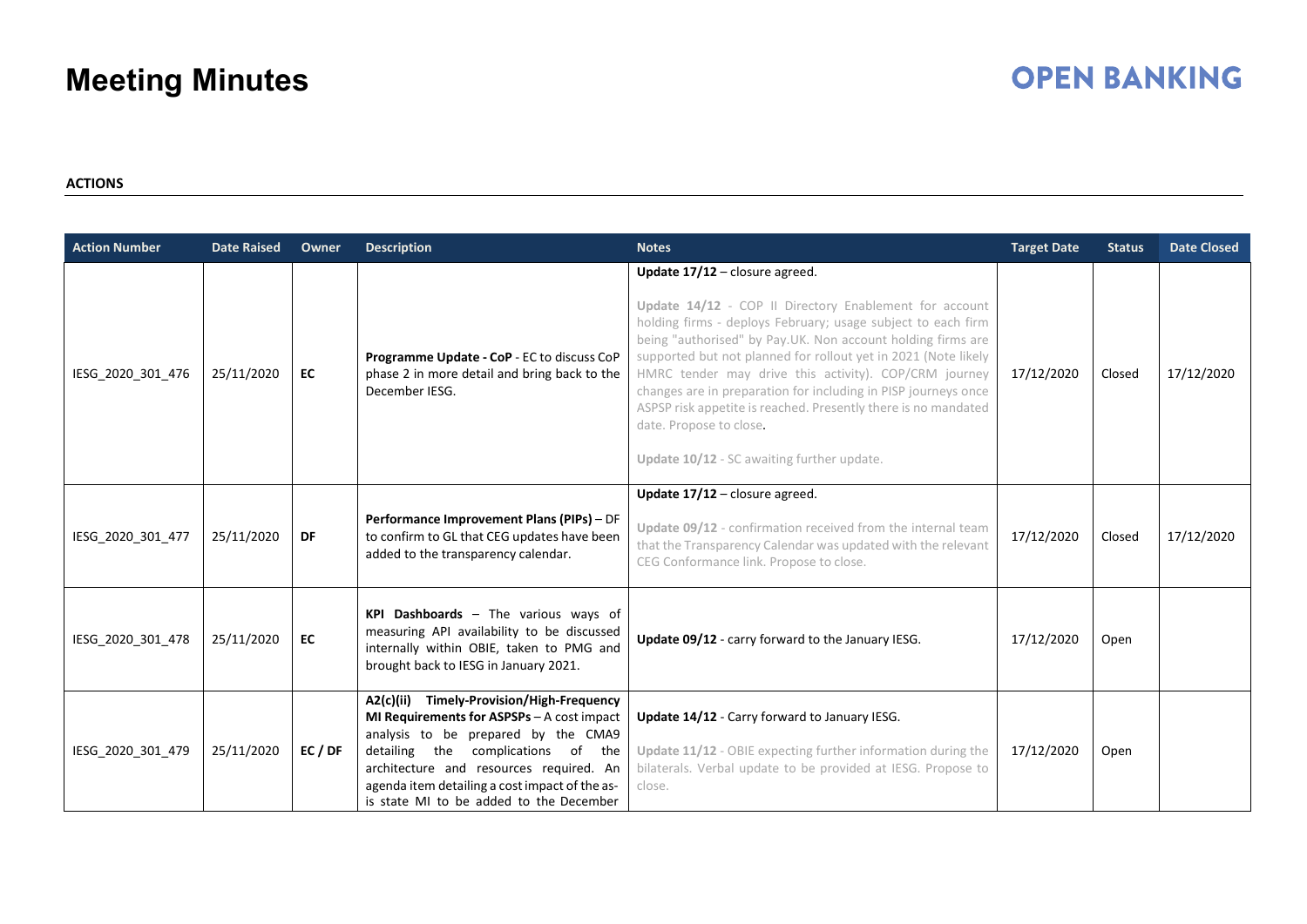|                   |            |    | bilaterals. This should be brought back to<br>IESG in December 2020 or January 2021.                                                                                                        |                                                                                                         |            |        |            |
|-------------------|------------|----|---------------------------------------------------------------------------------------------------------------------------------------------------------------------------------------------|---------------------------------------------------------------------------------------------------------|------------|--------|------------|
| IESG 2020 301 480 | 25/11/2020 | AA | Dashboard Review - AA to consider the<br>orchestration of a discussion with the FCA<br>about the implications of the dashboard<br>review on open finance, PSD2 and potential<br>divergence. | <b>Update 17/12 – closure agreed.</b><br>Update 10/12 - This is included in the pack. Propose to close. | 17/12/2020 | Closed | 17/12/2020 |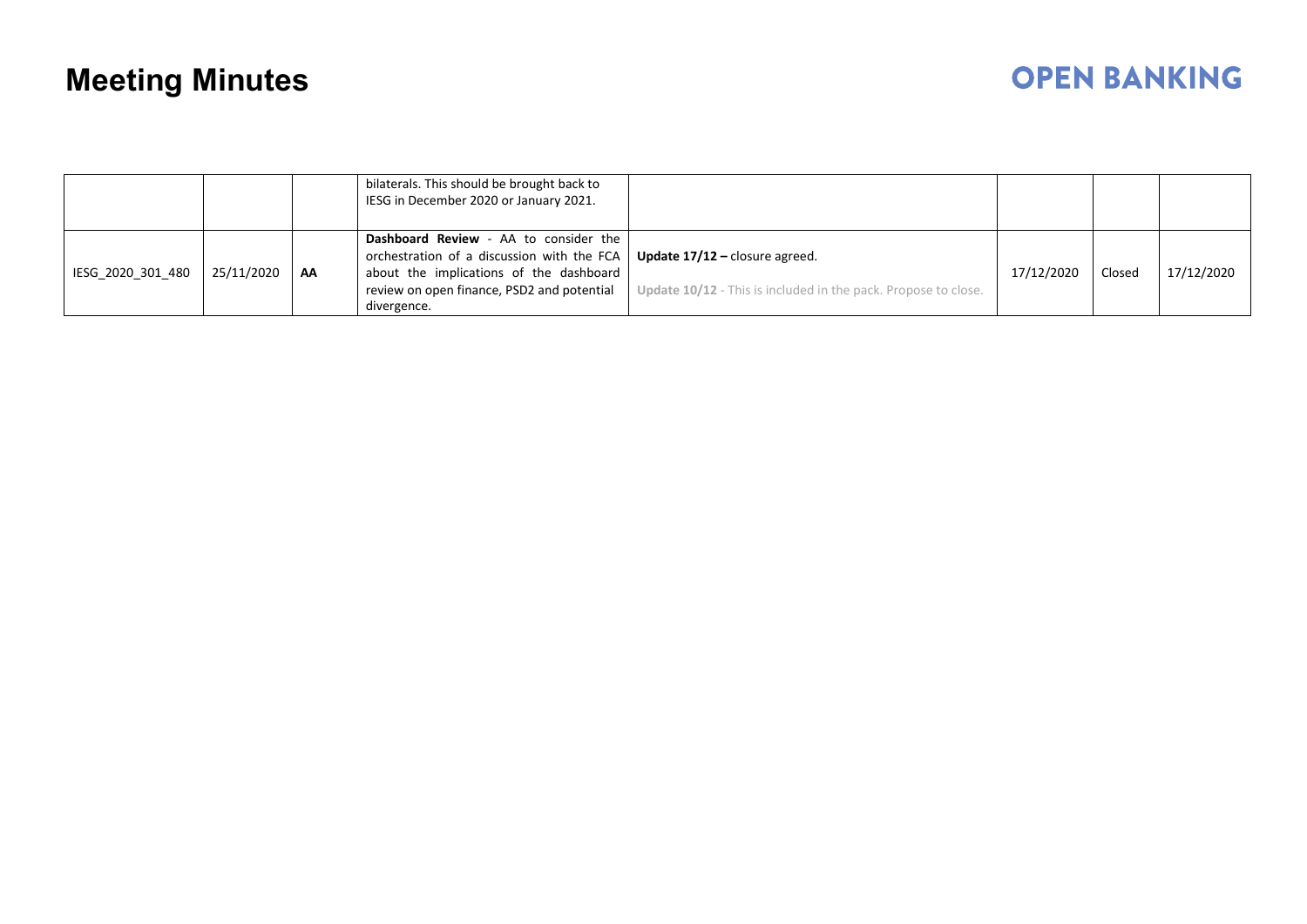## **OPEN BANKING**

#### **1.c PROGRAMME UPDATE**

- *1.c.i OBIE STATUS REPORT*
- 1.12. **IG** moved IESG members on to the programme update on slide 23, inviting **EC** to give updates, specifically mentioning year end updates on eIDAS changes forthcoming.
- 1.13. **EC** stated that from OBIE point of view, all the changes and clarifications on eIDAS from the FCA have been digested. EC stated that this has thrown up a small challenge where the identifiers (FRN's) within the register will be from the UK rather than from the EU. From an ASPSP and CMA9 perspective, **EC** explained that this will be handled internally so that there will be no impact as 01 January 2021 approaches. **EC** asked IESG members to recall that there is a requirement to get off OB legacy certificates by June and for those firms that are passporting and now using those legacy certificates, there may be a shortened time period where they can migrate their PSU's. **EC** stated that this was unfortunate news, however, the change has been scheduled and will be reported. **EC** stated that there is a set of activities around supporting the change over that period. **EC** stated that any entity sitting in the directory will not be revoked between the 31 December 2020 and 01 January 2021 because it could be operating within the EU and Republic of Ireland.
- 1.14. **IG** opened the floor to questions on eIDAS.
- 1.15. **EC** drew out key things from the status report limited changes to status is due to the alignment of the CRM / CoP. In January 2021, **EC** expected the forecast to go green. In terms of key activities during this reporting period, **EC**  stated that the first consultation for VRP and sweeping closed and there is a paper in the pack to discuss that. In terms of the RCA work on authentication and bilateral conversations, **EC** explained that each of the CMA9 have now concluded and we are working on the recommendations in the report. **EC** opened to questions.

#### *1.c.ii CMA9 IMPLEMENTATION UPDATE*

- 1.16. **IG** moved IESG members on to the implementation summary on slide 24, stating that a few more greens have turned blue, particularly Barclays and Nationwide.
- 1.17. **EC** stated that Barclays have implemented and have conformance for 3.1.6 and bar an MI issue, NWD are substantially complete. **EC** stated that most of the other CMA9 implementations are on track. There are a couple of issues around Cater Allen's implementation. As a summary, **EC** stated that during the course of the tail end of November and this month, there have been a significant number of implementations done across the CMA9 and great progress has been made.
- 1.18. **IG** opened the floor to comments and questions. There were none.

#### *1.c.iii CMA9 CERTIFICATION UPDATE*

- 1.19. **IG** moved on to the conformance dashboard on slide 25. **IG** explained that David Fineberg would usually give an overview of these next two slides, but he has moved on and will be replaced by Anoushka Thompson who willstart in January 2021.
- 1.20. **EC** explained that there are more greens and blues around the certification updates. On statistics, **EC** stated that since the start of November, 29 individual certifications have been passed. **EC** was pleased with the progress made over the last six weeks. **EC** added that some certifications are imminent as the new year approaches.
- 1.21. **IG** found this helpful and thanked all involved.

#### *1.c.iv. Performance Improvement Plans (PIPs) Dashboard*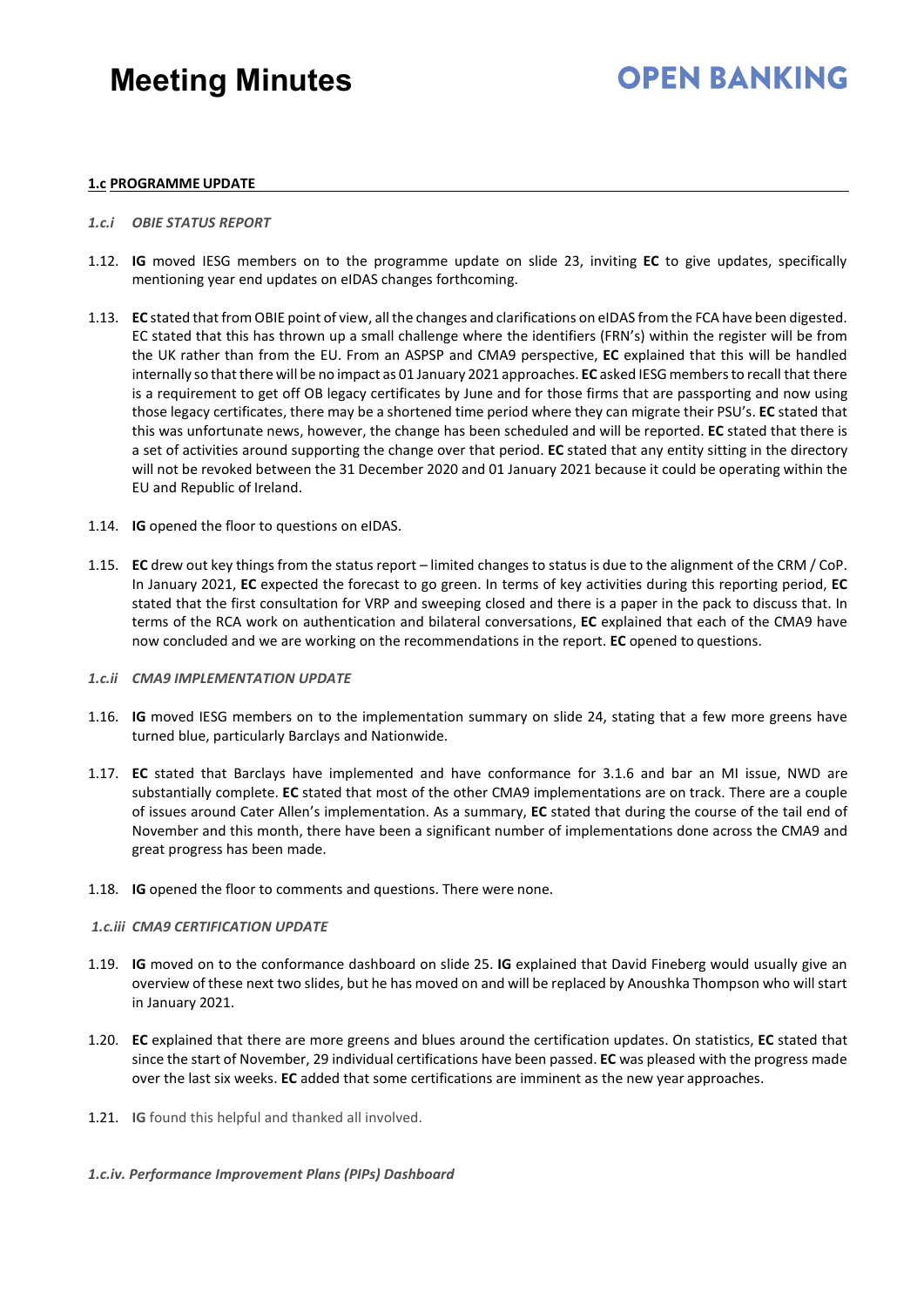## **OPEN BANKING**

- 1.22. **IG** noted that the big difference on slide 26.
- 1.23. **EC** wanted to draw out dates for the performance improvement plans. **EC** stated that the monitoring items highlighted in blue indicates that they are progressing well. **EC**'s expectation was that the report in January 2021 should show completion and so will be removed at that point. Overall, **EC** stated that good progress has been made and everyone is on track.
- 1.24. **IG** thanked all for constructive work and ethic.

#### *1.c.v KPI DASHBOARD*

- 1.25. **IG** moved the agenda on to the KPI dashboard. **IG** stated that this month looks steady with availability inching forward and even though response times has scaled back, **IG** stated that this is not particularly a trend. In terms of KPI volumes, **IG** described these as decent.
- 1.26. With regard to the KPI volume growth, **EC** stated that 659 million is decent and went on to explain that in October, the average daily volume was around 19.7 million and has risen to 22 million in December. **EC** was pleased to announce continuous daily growth. **EC** expected this to reach north of 700 million API calls in December and north of 7 billion in January.
- 1.27. On availability, **EC** stated that this has not improved much, but was expecting that there will be an improvement going into the reporting period for January.
- 1.28. **EC** did not have a lot to say about service desk tickets, stating that they are pretty stable in terms of volume Barclays increased but this is down to implementation problems.
- 1.29. **EC** stated that across the CMA9 there are a significant number of tickets awaiting fixed dates. From an implementation point of view, **EC** added that as the new year approaches, the fixes will getscheduled.
- 1.30. **GL** stated that the technical performance and volumes of new TPPs coming into the market is encouraging. **GL**  stated that Account Information Service providers are still haemorrhaging customers on the 90-day mark. **GL** added that despite the fact that new TPPs are driving in new customers, the retention for long lived access business models is going to destroy a number of businesses. **GL** stated that he would be interested in hearing from the FCA of any intentions to bring new changes. **IG** stated that he has heard about reluctance of some TPPs to get into the ecosystem until the 90-day authorisation issue is resolved. **IG** asked **HOZ** or **RP** to provide an update if possible. **HOZ** stated that the FCA are still looking at options and what can be done. **HOZ** stated that there is nothing more that can be shared at this stage but will do when there is something to discuss. **GL** knew that a main market participant is considering returning share capital to shareholders. **HOZ** thanked **GL** for the information.
- 1.31. **IG** asked **EC** what the team is doing with the account and fraud strategy group between Christmas and the new year. **EC** stated that there are regular sessions but notsure of attendance. **IG** expressed a desire to be kept abreast of updates.

#### **2.a Data retention for the calculation of first time PSUs**

- 2.1. **IG** turned to 2.a Data retention for the calculation of first time PSUs, stating that this delves deeper into one of those additional points in the MI specifications raised in agenda item 2.c.
- 2.2. **CM** stated that this is about the definition of first time PSU. CM stated that in the MI specification up till now details 3 types of metrics.
	- 2.2.1. Those using AIS services for the first time
	- 2.2.2. Those using PIS services for the first time; and
	- 2.2.3. A unique category of those who use both services together or in addition to each other.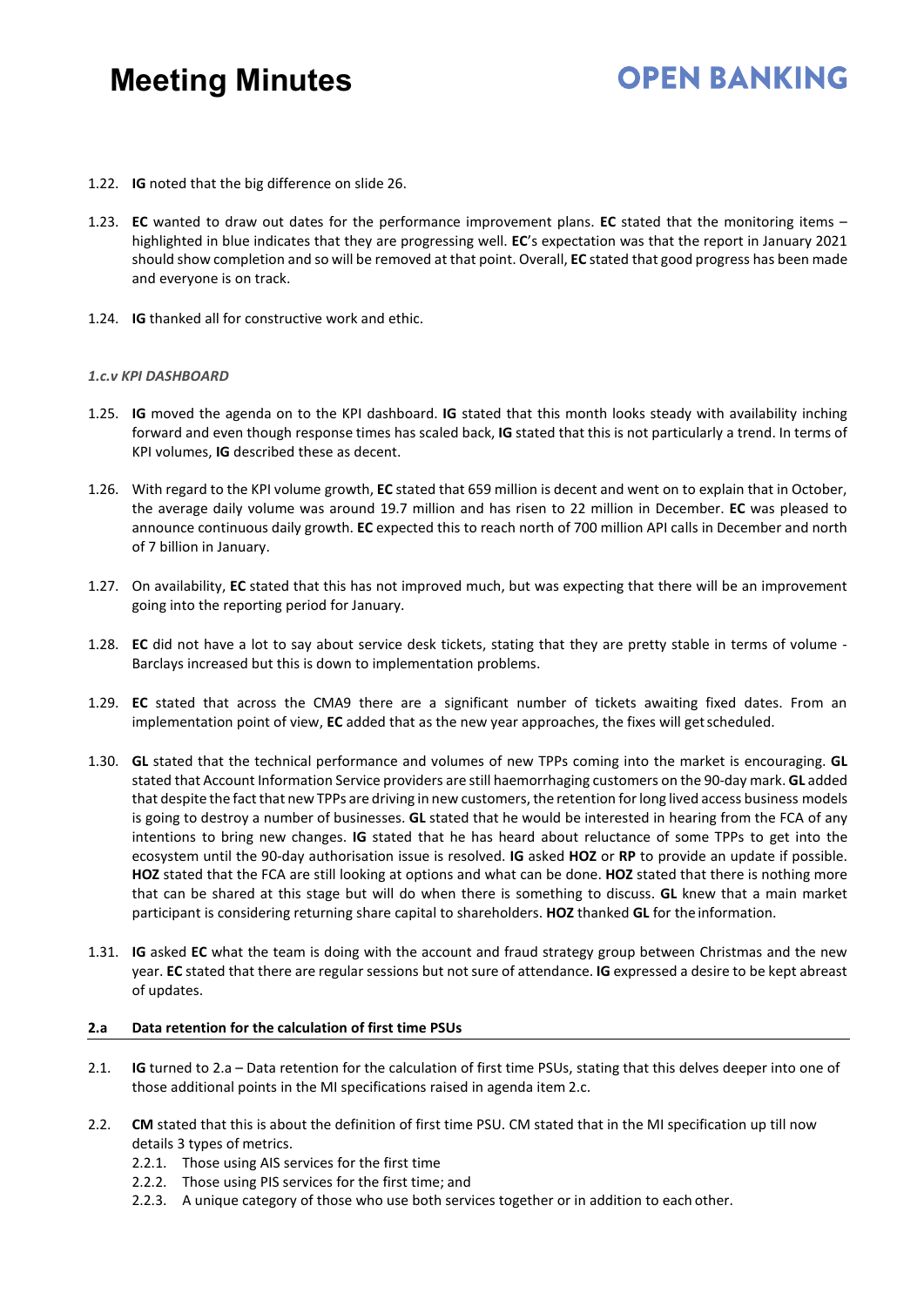**CM** stated that this has not changed, but clarity has been accorded to explain historical duration and how far back it goes. **CM** added that for AIS, the historical duration must align to each individual firms corporate records and retention policies because data cannot be held on for longer than retention policies, however, if they do not cater for Open Banking, then the start date should commence on January 2018. **CM** stated that if there are dates that go beyond the retention policy, then these consents must still be available. For PIS, **CM** explained that there are no long-lived consents, so this has been clarified slightly differently. **CM** added that a minimum of 3 years has been specified and the first payment must be considered the first time the customer has used the PIS service.

**OPEN BANKING** 

2.3. **HP** found this helpful. **HP** stated that HSBC were trying to avoid the volume of data becoming exponentially large over time and was happy with the 3-year time period. **HP** wanted to clarify that CBPII is also part of the AIS long lived header at the top. **CM** confirmed.

#### **2.b A2(b)(iii): Evaluation of Efficacy of Consent and Access Dashboards**

- 2.4. **IG** introduced slide 30 A2(b)(iii) evaluation of efficacy of consent and access dashboards.
- 2.5. **MW** explained that in the last month, an overview and plan on a page was requested, adding that the timeline at the top reflects the various deliverables that were produced during the first three pages, recommendations of which are to be discussed.
- 2.6. **MW** reminded IESG members that the Roadmap timeline had a tight delivery schedule as the drafting phase continues straight on from the report phase as discovered at the October 2020 IESG. **MW** added that this could have knock on implications for the initial consultation and timelines if consensus is not reached today. in order to mitigate, **MW** explained that internal draft work has begun and if there is non-consensus, industry consultation can be started on the agreed recommendations this month (December 2020) while final recommendations can be discussed at the January 2021 IESG.
- 2.7. In terms of recommendations, **MW** did not propose to go through each in detail but was keen to hear feedback and answer queries as to any problem questions.
- 2.8. **IG** reiterate that the aim is to approve the standard, adding that these recommendations are not standards, but the next steps along the journey.
- 2.9. **SW** appreciated all the effort put in by **MW** and broadly agreed with the recommendations, but stated that when it comes to looking at specific requirements, there are nuances that need to be looked at around where the dashboard is placed and other challenges around direct channels and real time notices of revocation because the experience indicates very low usage by TPPs and 90 day reauthentication is supported.
- 2.10. **MW** stated that this is recommendation 5, which is not mandated but updated guidance will be provided with support for it.
- 2.11. **AA** stated that P2 says that the need for real time notifications will be reviewed depending on the number of calls and usage by TPPs of the current P2 implementation, the earliest of this usage will be January 2021 and the backstop is October 2021. **AA** stated that the problem statement is whether the two parties know that there has been revocation at the access dashboard and there might be another way of getting the information across to the TPP. **AA** stated that this might be potentially a different error code solution which accepts the problem statement, but the solution may not be P2.
- 2.12. **MW** stated that that the potential solution might preclude the need for a P2 solution.
- 2.13. **MCH** made introductory comments from the consumer aspects. MCH stated that the research demonstrated the value placed on these PSU dashboards where they can be found. MCH stated that this goes back the real importance of control from an end user point of view which goes back to control. MCG stated that if these things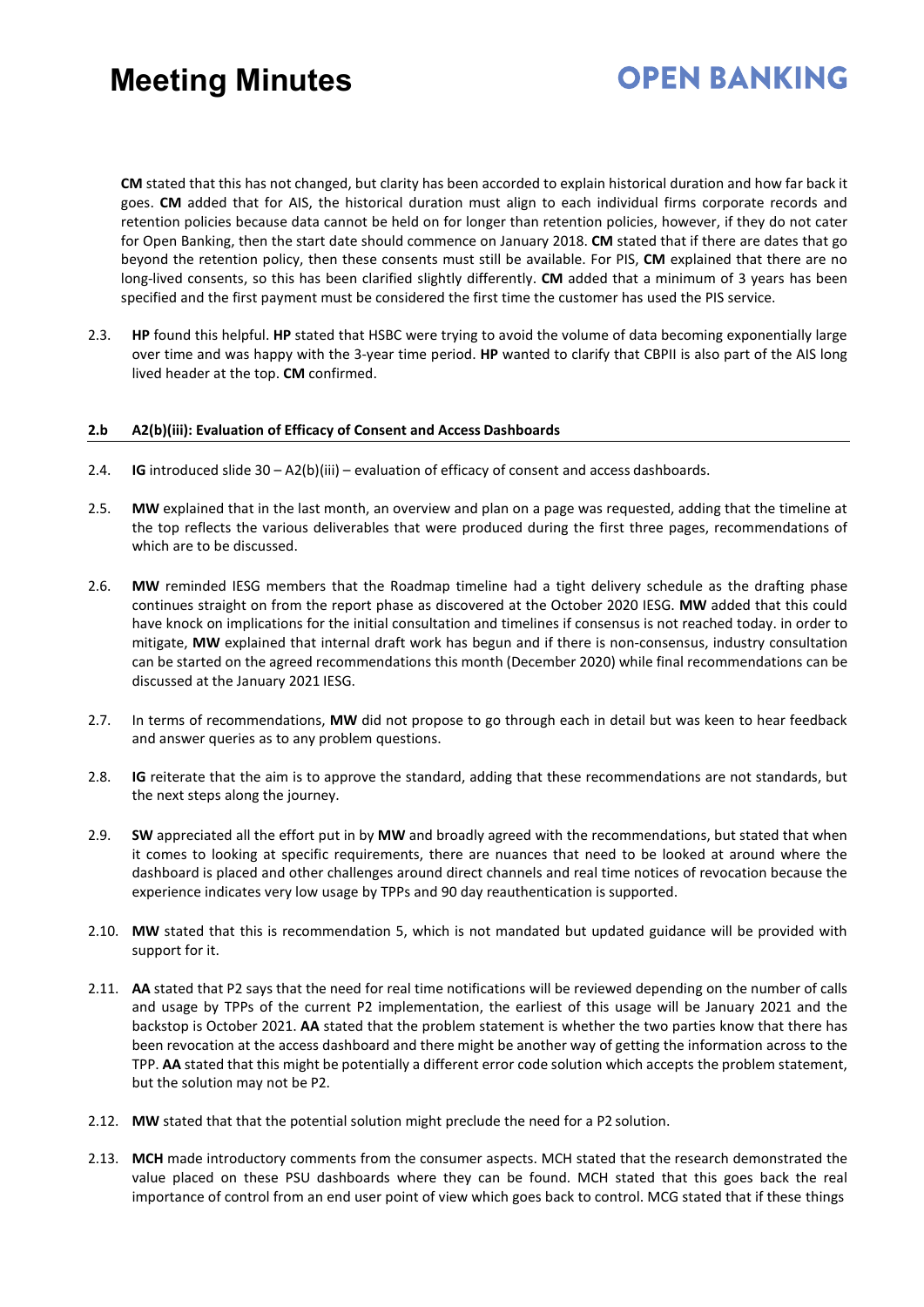## **OPEN BANKING**

are important, then are these recommendations doing enough – if less than half people cannot make use of these controls, is there is anything that can be done to make this more useful and accessible. **MCH** stated that other conversations around P2, there are helpful usages around A12 – Customer Protection and recommendations that could be helpful. **IG** asked if there are any specific recommendations that should be seen. **MCH** stated that a lot of these are voluntary and not mandated and there may not be much more that can be done, but everything should be done to ensure that dashboards are made effective.

- 2.14. **IG** stated that the OBIE has to work within the bounds what can and cannot bemandated.
- 2.15. **RR** stated that building a new functionality at the ASPSP end that mightsupportsomething that could be supported at the TPP end but cannot be mandated seems problematic and would like to hear from the TPP community about polling and receiving messages and updating the dashboard as close to real time as possible. Regarding the CEGs, RR stated that there is some nuance that needs to go through in terms of the re-working of the apps and journeys that will be recommended. **RR** was also interested in reasonable and proportionate things that can be done to make these better and was of the opinion that there is still some work that needs to be done.
- 2.16. **MC** thought this was a good piece of analysis and research which emphasises the roll and value of dashboards. **MC**  stated that before the recommendations are agreed, they need to be explored in more depth as this might take everyone through recommendations that is heavy to build and disproportioned. **MW** stated that the key word 'prescriptive' in the regulatory sense. **MC** suggested that a Post Implementation Review (PIR) to document learnings.
- 2.17. **IM** observed that in recommendation 6, it states that strong recommendations have been received on consent access dashboard, however, further down the document states there was no research. **MW** stated that this was not tested, it was vanilla PFM TPPs were used, but in the research, respondents were asked the question which was the best that could be managed at that time. **IM** was calling out that in the spirit of the document, more needs to be done to ensure that all angles aligned and suggested that the FCA need to be involved in this. **IM** stated that he would be interested in whether more research can be done to further the justification and recommendation of CEG and how it has been made.
- 2.18. **IM** highlighted the need not to confuse (vulnerable) consumers as consent can be provided outside of the Open Banking journey. **IM** stated that there are a lot of nuances that could lead to tripping up consumers. **MW** stated that this is an optional recommendation and the suggestion is that examples are developed through research so that if TPPs wish to show these, they are done in a way that consumers best understand.
- 2.19. **FR** was keen to have a discussion with the FCA about the role of consent and access dashboards and whether this should be used as part of consultations on adapting PSD2 and divergence from Europe. **FR** stated that increasingly, these controls are seen as real points of risk control from the consumer point of view which mitigates some of the other challenges within Open Banking. **FR** explained that the problem is that they are not a legislative requirement for non-CMA9 and TPPs; a discussion needs to be held with the FCA to see if it could be pushed forward for adoption across the board. **FR** explained that people are not clear about their data in the Open Banking journey and as an ecosystem, there needs to be more education to eradicate the lack of transparency in the datachain.
- 2.20. **GL** added that he also would like to see the regulators in a review of PSD2 and Open Banking elevate some of these concepts to include all parties and would apply this to a whole raft of things that are not included in this conversation. **GL** stated that all ASPSPs and TPPs should use uniform naming conventions and solutions for the customers need to be worked out.
- 2.21. **FR** agreed with **GL** stating that the challenge with not having co-ordinated communication is that every firm tends to overcommunicate so people hear a variety of messages that are not clear.
- 2.22. **IM** emphasised that many of the things that are being done with Open Banking data are part of a proposition. **IM**  thought that keeping it simple on paper seems great but a lot of this consent management seems broader than what open banking is responsible for.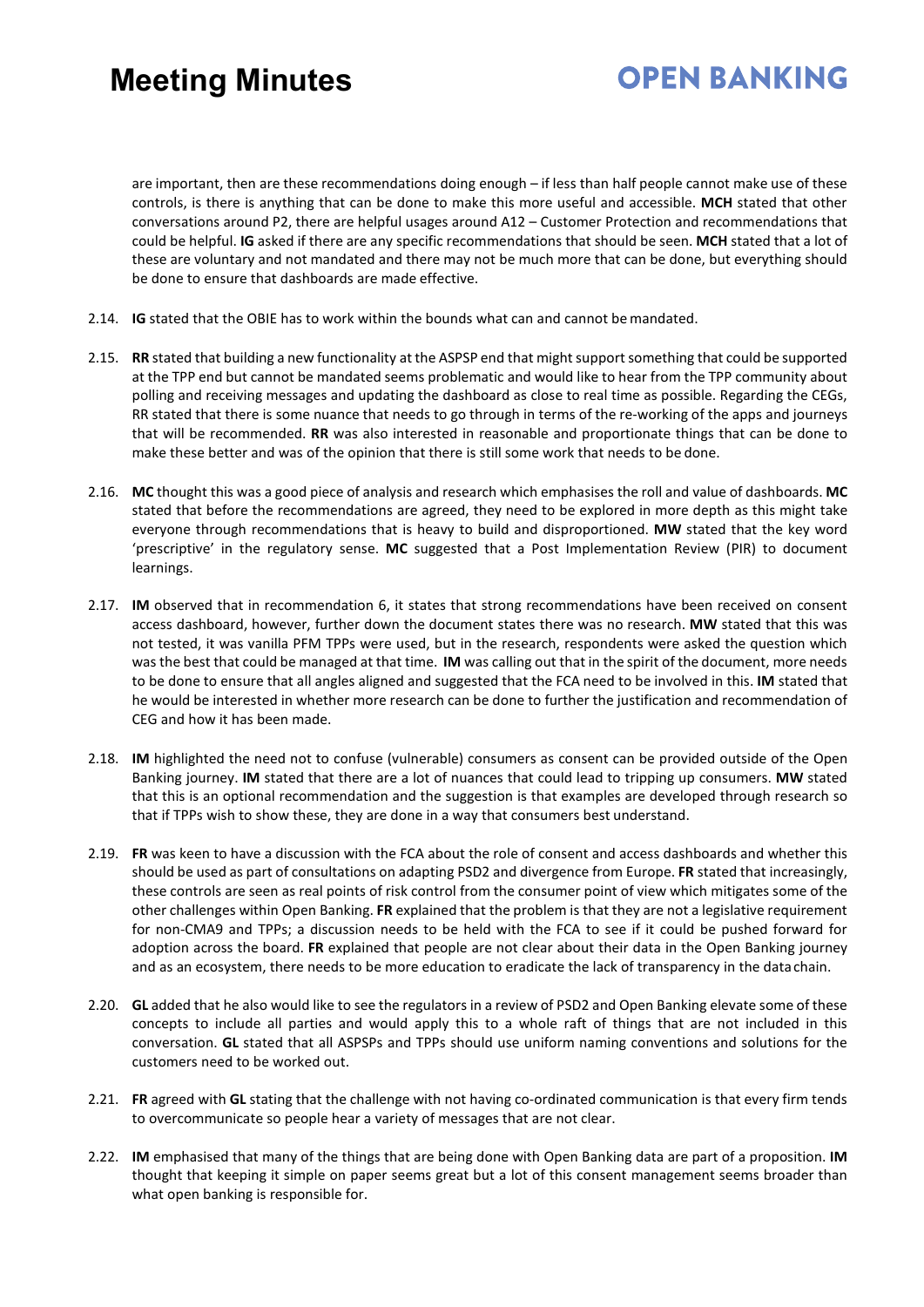- 2.23. **FR** stated that the question is what good consent management looks like. **FR** stated that the nature is that there are dashboards everywhere which in the longer term will not aid consumer control. Moving to digital identity could help, for example, one digital identity could provide consent management for multiple providers using that identity, instead of dashboards at each entity.
- 2.24. **IM** stated that his additional point is that there is existing regulation and at present the FCA have clear regulations on lending, credit reference, data usage, etc. and there is an overlap in legislation. **IM** stated that stating what good looks like is a big topic.
- 2.25. **IG** asked **AA** and **MW** to address the recurring theme on P2. **IG** stated that there is recognition that customers are not really using it at the moment and wondered if it is time to take stock. **IG** referred to the point made by SW with regard to where the dashboards are placed and whether this has been addressed enough. **IG** wondered whether these recommendations are specific enough considering that the specificity happens when the CEGs are constructed; at the same time, clearer direction on the outcome of what the CEG will look like. IG referred to the points made by **FR**, IM**, GL** and **MCH** about how this is communicated to consumers and how do they manage their consents. IG stated that OBIE can only work within the tools and the mandate and while it will be good to hold something up as best practice, there needs to be a mechanism of showing suggestions to the ICO, DCMS, FCA. **IG**  referred to a few things which are going on within the programme such as consistency of language and how to make some of these aspects (outside of CMA9) more mandatory.
- 2.26. **AA** stated that people have been asked to nominate themselves for the EAG naming and terminology this group will look at this. **AA** stated that responses have not been overwhelming. It was not set up with the aim of ensuring there is no over communication, but it will help with the consistency and language point. **AA** encouraged IESG members to response.
- 2.27. **AA** agreed with the comments on P2 the current solution means that people need to take stock, and this is not the wrong thing to do and there might be a better way of solving the problems that have beenidentified.
- 2.28. **AA** stated that there are things people are doing that could be picked up on and others can use in the research.
- 2.29. With regard to **RR**'s point on being a political space as opposed to overly prescriptive, **AA** stated that the team was keen to get the right output and the points have been taken onboard. **AA** added that there is the recommendation to work more closely and broadly with the FCA especially around API and dashboards, but this could be extended to include how guidance can be industry wide.
- 2.30. **MW** mentioned the awareness issue, stating that something one does not know exists cannot be easy to find. **MW**  stated that if the awareness issue is fixed, then P2 becomes more important. **MW** echoed the principles point – the updates to the CEG are predominantly there to reflect what was found on the customer research.
- 2.31. **GL** stated that if it is possible to get more orchestration of TPPs providing dashboards of what is happening, that would be helpful. **GL** stated that there is no real harm to the customer in positioning the dashboard in a way that is not convenient to the normal customer journey – to see balances and make payments. **GL** stated that perhaps something like an MOT can be done whereby an ASPSP has to communicate what connections exist.
- 2.32. **HP** stated that 2 topics which are inherently linked are the 90-day re-authentication and dashboards which are being separated. HP stated that customers may not use the dashboard because they are not frequently reminded. HP stated that they customers are going through a full journey at the TPP end which gives them a clear and transparent summary of services every time. **HP** stated that it may be that there is no problem to solve and it may be that it goes away when the 90 day is extended.
- 2.33. **IG** stated that the OBIE isin a similar place to approach in terms of overall recommendations and the conversations have been additive. IG stated that for some, the wording could be tightened for clarity, e.g., what might those CEGs look like at the end and what will be the end result of P2.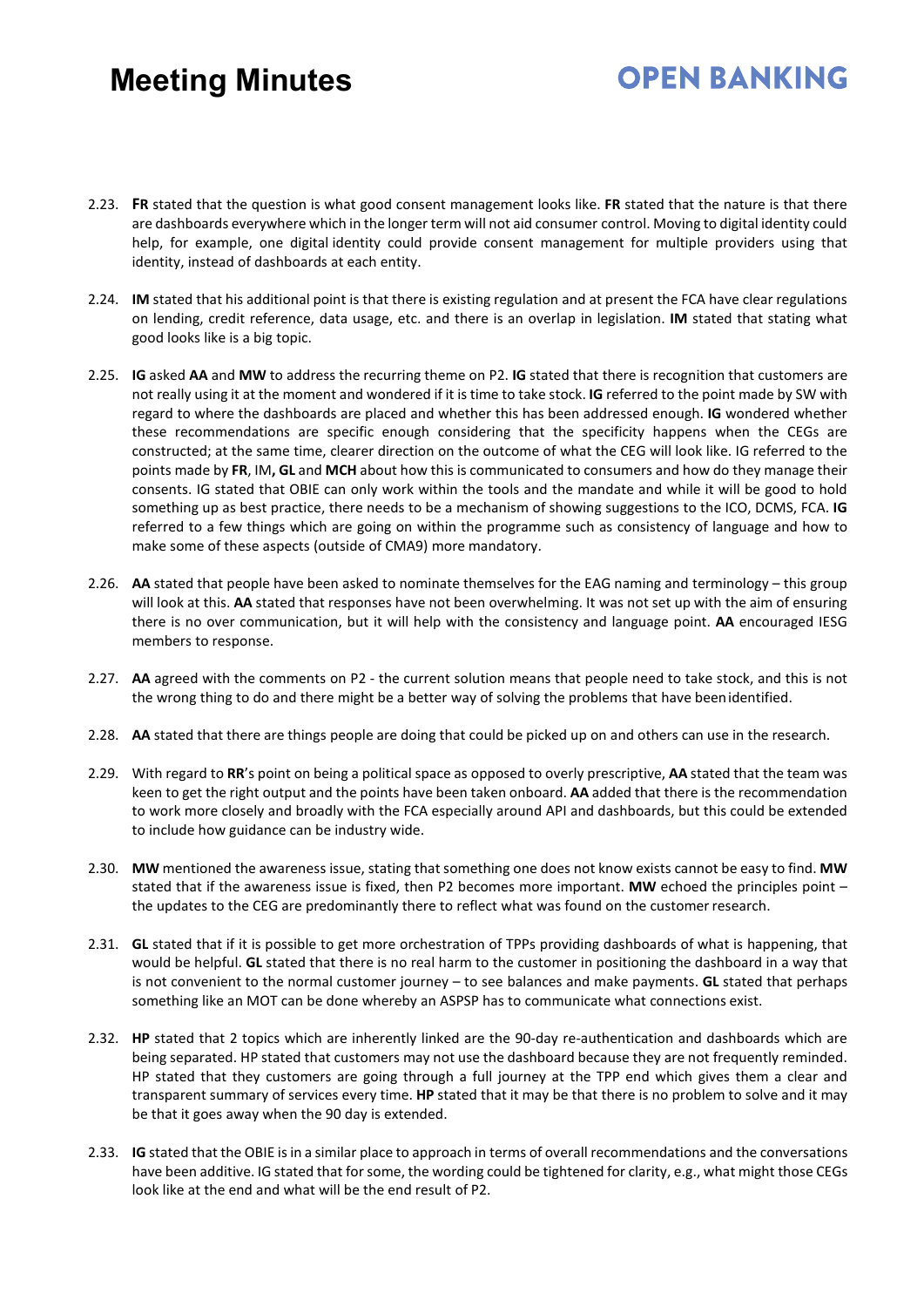# **OPEN BANKING**

- 2.34. **IG** held off approving the recommendations as they currently stand, asked **MW** and **AA** to do a version with track changes which sharpens up the wording of the recommendations, considering the valuable contributions from this IESG. Once sent out, **IG** wanted to encourage written stakeholder representations that are based on the revised recommendations that will be sent out by **MW** and **AA** so that **IG** can consider for approval. **IG** added that depending on how that goes, this could be approved ahead of IESG but if not straight forward, then this can be discussed at IESG and take it from there.
- 2.35. **AA** was happy with that.
- 2.36. **FR** stated that these recommendations are in a good place for the majority and was concerned about bringing it back as it creates more work which will not add value. **FR** thought it best for the work to progress.
- 2.37. **IG** stated that he was trying to find a route through to bringing in the valuable things that have just been discussed without rewriting the recommendations. From a governance point of view, he approves a tweaked version without sharing with IESG members input, there will be complaints. **IG** stated that when **MW** and **AA** send out the tweaked recommendations, he is expecting IESG members to come back to ask if there are any objections; and if no objections, then he will take it as approved.
- 2.38. **AA** in giving some comfort to **FR** stated that there are not a lot of changes.
- 2.39. **MCH** stated that these recommendations go beyond just dashboards; but raise important questions around the success of the remedy as the remedy is successful if it is widely adopted and valued. **MCH** stated that two things have been discussed – firstly, the role that dashboard has to play and secondly, the important things that could be reconsidered such as revisiting PSD2 and Brexit conversations. **MCH** stated that there will be a short space of time to sort these before they are handed over to the Open Banking successors.
- 2.40. On a separate note, **MCH** wanted to know what will happen on 13 January 2021 which is a significant date in Open Banking and is before IESG.
- 2.41. **IG** thought everyone was in the same place. **IG** stated that there is a way forward and needs to spend time with **AA** and **MW** so that people are not burdened.

*ACTION – IESG\_2020\_301\_480 - AA and MW to amend the wording of the recommendations considering the contributions from IESG. Once sent, IESG members to put forward written stakeholder representations based on*  the revised recommendations that are sent out. IG to then consider for approval either ahead of IESG (if feedback *is minor) or at the January 2021 IESG for discussion if feedback is significant. 27 January 2021*

#### **2.c ASPSP MI Specification v3.1.7**

- 2.42. **CM** introduced slide 37 ASPSP MI Specification v 3.1.7 includes a number of fixes for some inconsistencies between the spec and documentation. CM stated that clarifications on fixes and inconsistences have been included due to a number of tickets. **CM** stated that these are simple and non-contentious, adding that it is not a change to the specifications but tidying up questions and challenges on things that were not particularly clear in the previous version.
- 2.43. Regarding v3.1.7, **MC** stated that his team have not seen this as it was not routed through TDA for approval and was unsure of what correct governance is. **CM** stated that historically, MIspecs do not go through TDA for approval, but the process can be changed on **IG**'s say so.
- 2.44. **IG** stated that **MC**'s point is valid IG stated that when things are approved at IESG relating to technical standards, they go through TDA. IG agreed that there has been no precedent of going through TDA for MI. Having caught it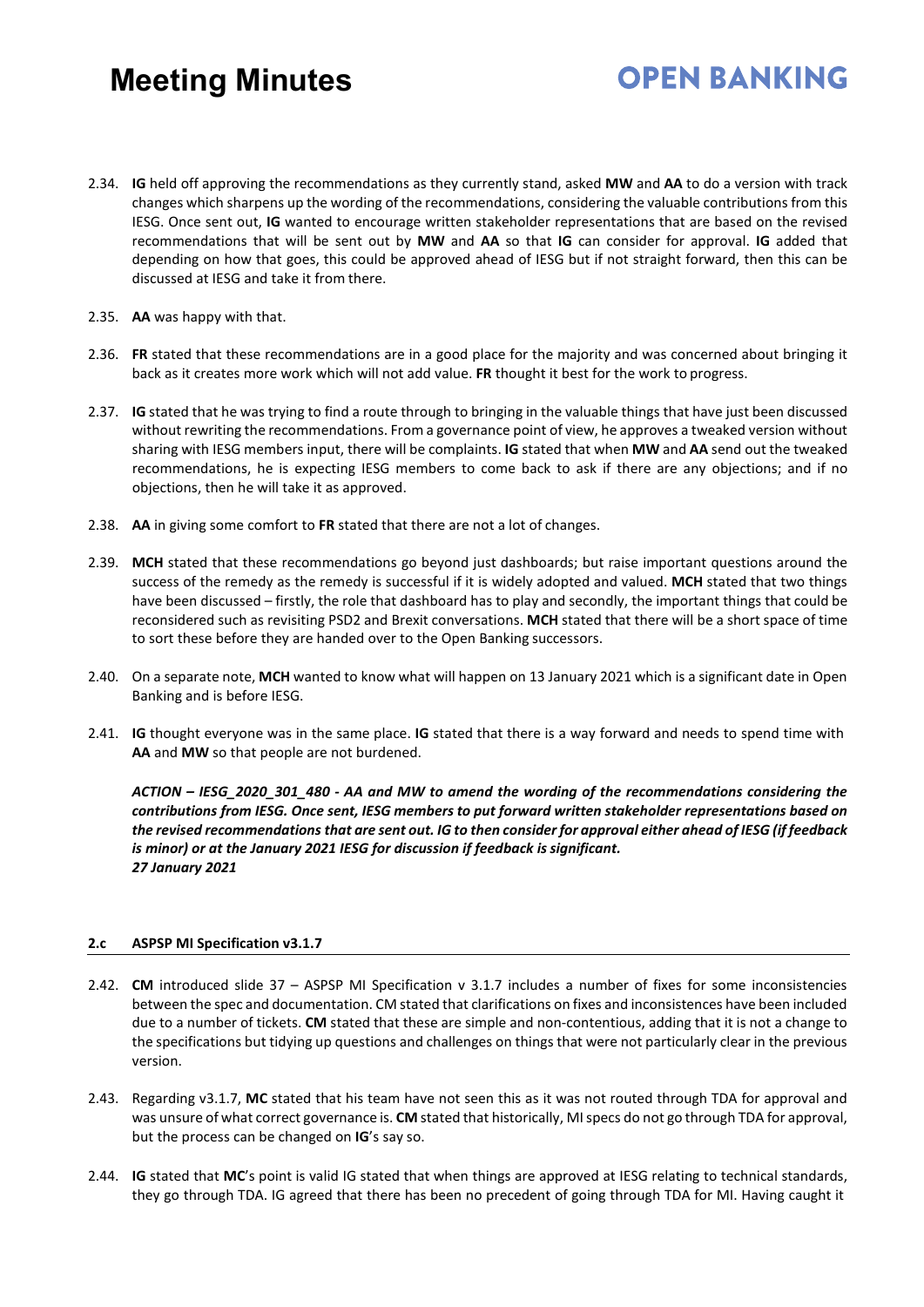## **OPEN BANKING**

now, **IG** thought it appropriate for TDA to get an opportunity to look at it. Asthere are TDA's every week in January, **IG** did not see any reason why it cannot go to TDA for approval despite losing a month.

- 2.45. **IG** suggested that TDA Colleagues should pre-read this before TDA and provide any written concerns that they may have over the course of the next 10 days such that when it gets to TDA, it is not starting from scratch and the OBIE team are ready to answer queries and not explaining from the beginning. IG added that these are non-contentious and did not want to get stuck in an unnecessarily long governance loop. **IG** was minded to approve but would approve the paper in IESG meeting in January 2021.
- 2.46. **MC** stated that going forward, requirements on MI become technical and **IG** asked for TDA to be part of the process.
- 2.47. **IG** was minded to approve, but subject to TDA approval; the expectation being to formally approve in January 2021. **IG** added that all future versions of MI specifications should be approved by TDA ahead of being presented at IESG.

*ACTION – ASPSP MI Specification v3.1.7 – IESG\_2020\_301\_481 - CM to take this for TDA approval first and bring back to IESG in January 2021 for approval. Due Date – 27 January 2021*

*DECISION - IESG\_DEC\_LOG\_001 - ASPSP MI Specification v3.1.7 - All future versions of MI specifications should be approved by TDA ahead of being presented at IESG.*

#### **2.d Sweeping and VRP Consultation Update**

- 2.48. **IG** described this paper as a Sweeping and VRP; the paper does not seek to make any recommendations or decisions or even to lodge opinions. **IG** stated that the team have been running a consultation and felt it would be a good time to give an update on this. **IG** stated that **AA** will talk IESG members through observations and clarifications. **IG** explained that there is a one pager which is in the pack on page 41 and for those who would like to follow the written summary, this is on slides 81 – 84 and the detail is behind the pack.
- 2.49. **AA** stated that there was a very good level of responses and have spoken to all the CMA9. AA added that everyone has had a chance to feedback.
- 2.50. **AA** stated that there were a lot of TPPs in both consultations who would have liked VRPs to be mandatory for everyone, including non CMA9. **AA** stated that there is a great deal of appetite from the TPP community which may not be covered in the Roadmap.
- 2.51. **AA** stated that there is a polarisation of views amongst members of the CMA9 community and most of the TPP community which would need to be worked through. **AA** stated that TPPs are keen for VRPs to be a mandatory deliverable under the Order and the CMA9 have concerns. **AA** stated that a couple of the core points is that the cost of the CMA9 should be included – payment costs which may be passed on to consumers, but also the overall economic cost of what is being proposed.
- 2.52. **AA** added that some feedback raised other payment mechanisms standing orders and requests to pay (the latter was from a TPP). **AA** stated that another view was that prompted sweeping might have benefits in terms of useful friction and probably was discarded too early.
- 2.53. **AA** talked about consumer protection this came through on both VRP and Sweeping consultations. On Sweeping, **AA** stated that the team have spoken to the FCA on this and the discussions with the FCA concluded that there will be a use case analysis and look for gaps against the previous analysis.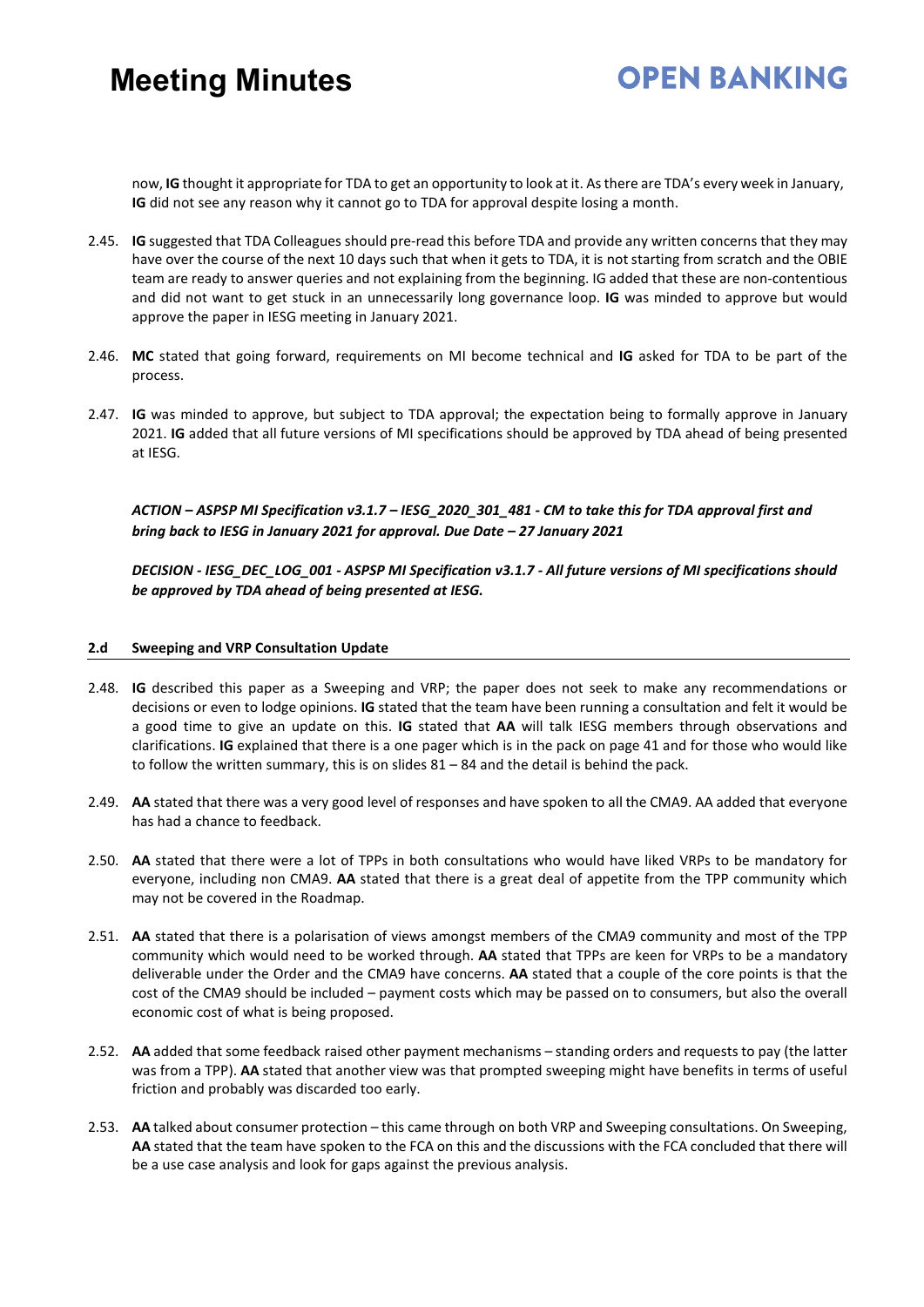- 2.54. **AA** stated that in the most part, this work is within regulatory regimes. **AA** added the lending use cases came back strongly around conduct risks related to collection practices where the sweeping provider could see the appropriate time to make a payment, including a number of variations within this theme.
- 2.55. **AA** stated that it was agreed with the FCA that the team will look at the analysis of work that has been done in the consultation (by use case) and compare with the original risk analysis to understand whether there are an gaps in the overarching regulated umbrella and the analysis of risks suggested in the original document. AA added that this will come back to IESG.
- 2.56. **AA** raised a point about the definition of sweeping. **AA** stated that there was consensus to broaden the definition to include accounts in the same bank (e.g. a sweeping provider can initiate payments between accounts in the same bank).
- 2.57. **AA** stated that there was a question around whether automatic / automated movement should be included within the definition as opposed to prompted sweeping (semi or not automatic). **AA** explained that the consumer representatives stated that the answers in consumer protection could help them become more comfortable with a broader definition.
- **2.58. AA** raised a point around assurance how does one know if this is sweeping and not for some other purpose. **AA** explained that the consultation document states that the TPP would make that case to the ASPSP.
- 2.59. **AA** moved on to Confirmation of Payee, stating that if CoP is not possible, this should not be within the definition; the question is how this can be checked. Linked to the CoP point, **AA** advised that there were concerns about app scam fraud.
- 2.60. On timing of payment, **AA** stated that there is a concern that if the sweep is timed wrongly, it will disadvantage to the customer because later on that day, a payment may be made, and the experience could lead to bank charges. **AA** added that it is hard to determine what constitutes the end of the day to sweep.
- 2.61. **AA** stated that there were systemic points made around whether faster payments could cope if this was done regularly and whether it would survive if there were large sums of money out of PCAs and BCAs into other accounts that could damage the integrity of banks.
- 2.62. **RR** believed that sweeping and everything done at Open Banking is a means to an end (not an end in itself). **RR**  stated that there is a need to be looking at the entire set of costs and benefits, including unintended consequences outside PCA and BCA (which were raised in the LBGs submission). **RR** could not agree that because the CMA want certain things in one version of the Roadmap does not mean that automated sweeping is a good thing. **RR**  determined this to be a means to an end, adding that all the sets of unintended consequences should be considered.
- 2.63. **FR** stated that the consumer representatives question the nature of the definition of sweeping and VRP and the potential fragmentation that this brings to the market. **FR** thought there was a wider policy discussion around VRPs and their role in creating a more competitive market as an alternative to cards. **FR** explained this approach is using sweeping to bring VRPs into the market - bringing in a mandated standard for sweeping alone accelerates for some use cases and not others and this is concerning. FR stated that there is some value in the consent parameters, notifications for pre- payments being taken, and the dashboard – but these 3 key controls are not legislated for and only the CMA9 would be required to provide those dashboards. FR encouraged Open Banking to think through what the premium API standard model – is it open or closed in terms of the standards specification? How will this be adopted in the market? What does the governance look like? **FR** stated that the key controls for consumers are not guaranteed. **FR** stated that the route through to proper legislation should be looked at to ensure these 3 controls for consumers could be guaranteed.
- 2.64. **FR** raised another concern around delegated SCA there is no understanding as to whether it is the PISPs credentials or consumers. **FR** wanted to see this separated out and a useful, valuable conversation around this. [**FR** noted in the chat that she does not believe delegated SCA constitutes a VRP because the consumer must be present.]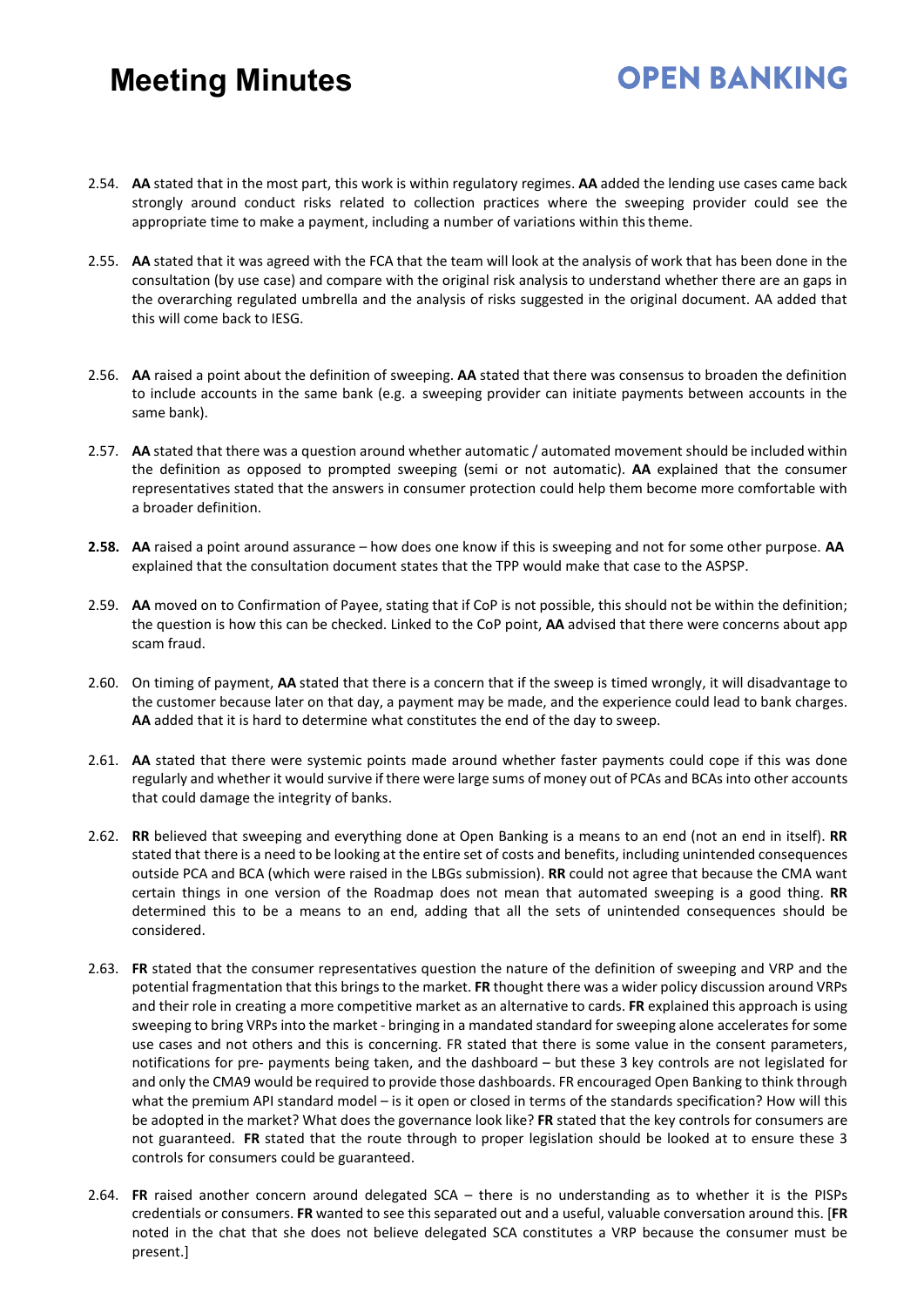- 2.65. **IG** appreciated that there are a few more gaps in the understanding that need to be filled.
- 2.66. **BR** interjected to address a misunderstanding regarding sweeping. He stated that it was not an underhand means of introducing VRPs into the market, and sweeping was not a means to an end, but an end in itself. **BR** stated that sweeping was one of only two use cases mentioned in the Retail Banking Market Investigation final report and was a key element of the remedies proposed by the CMA; it was a way of addressing the issue that in a market characterised by inertia, people were not good at moving their money around and as a consequence, they missed out on interest rates and balances and paid too much for overdrafts. **BR** added that this seemed like a good way of unbundling current accounts. If there is a misapprehension, **BR** stated that the report was very clear on the importance of sweeping, however, the report did not say how it should be delivered – one solution could be to deliver sweeping through VRPs, but it should not be seen as VRPs being delivered by sweeping
- 2.67. **FR** was happy with this explanation but stated that in bringing sweeping to market, this is invariably bringing VRP standard for a whole range of other use cases to market without the tools needed to ensure that the key controls for consumers are ubiquitously applied and that protections are in place.
- 2.68. **RH** thought it might be useful to mention the Safety Net Credit case that was mentioned in *The Times* about Open Banking facilitating big payments being taken out of the customers high rate loan account. In terms of lessons learnt, RH thought that it would be good to explore this.
- 2.69. **GL in** responding to **RH** stated that is what happens in overdrafts.
- 2.70. **FR** stated that the safety net credit model falls outside of the high cost short term credit rules as well as the overdraft rules, therefore, although it is an unbundled third party overdraft, this has not been looked to check whether existing rules should apply to it – what existing conduct rules are there for products like overdrafts and how do these need to be applied? **FR** stated that there is no clarity about third party overdrafts and what regulations need to be extended to those products.
- 2.71. **RH** stated that the article said that the TPP was using Open Banking to check when the customers lodgment was coming in and then taking a payment. **FR** stated the Open Banking enabling feature is AIS [not the payment mechanism] which facilitates the is sweeping . [CPA is the payment method.]
- 2.72. **IG** did not want to discuss Safety Net Credit, especially as they have disputed many of the findings in *The Times* as well.
- 2.73. **AA** understood the fragmentation questions on VRP and delegated SCA points. To **RR**'s points, **AA** stated that points were be taken on board. **AA** stated that the team was asked to look at how to deliver sweeping most effectively. **AA** stated that sweeping does occur and the protections available under CPA may be available under VRP.
- 2.74. On VRPs more specifically, **AA** stated that consumer protection and liability models are the biggest themes what happens when something goes wrong with a VRP in the commercial space? **AA** stated that the remit is restricted, but there is work to be done that could be handed over to a successor. On fragmentation, **AA** stated that this point was made by **GL** at one of the webinars, stating that if this is a standard and the ecosystem is relying on a few bilateral contracts, there could be a few which makes it hard for customers and may lead to lack of adoption. **AA**  wanted to raise the strategic fit question - how does this fit with a number of the initiatives going on in the payment space? AA stated that those initiatives are HMT payment landscape review, the Pay.UK's review of faster payments and the NPA. From conversations with Pay.UK, it is understood that NPA might have a proposition that looks something like VRPs, though timescales are not fully approved but need Pay.UK to opine on that. **AA** stated that the PSR is looking at not just consumer protections but payments more widely. **AA** stated that the question is how this fits into that broader landscape.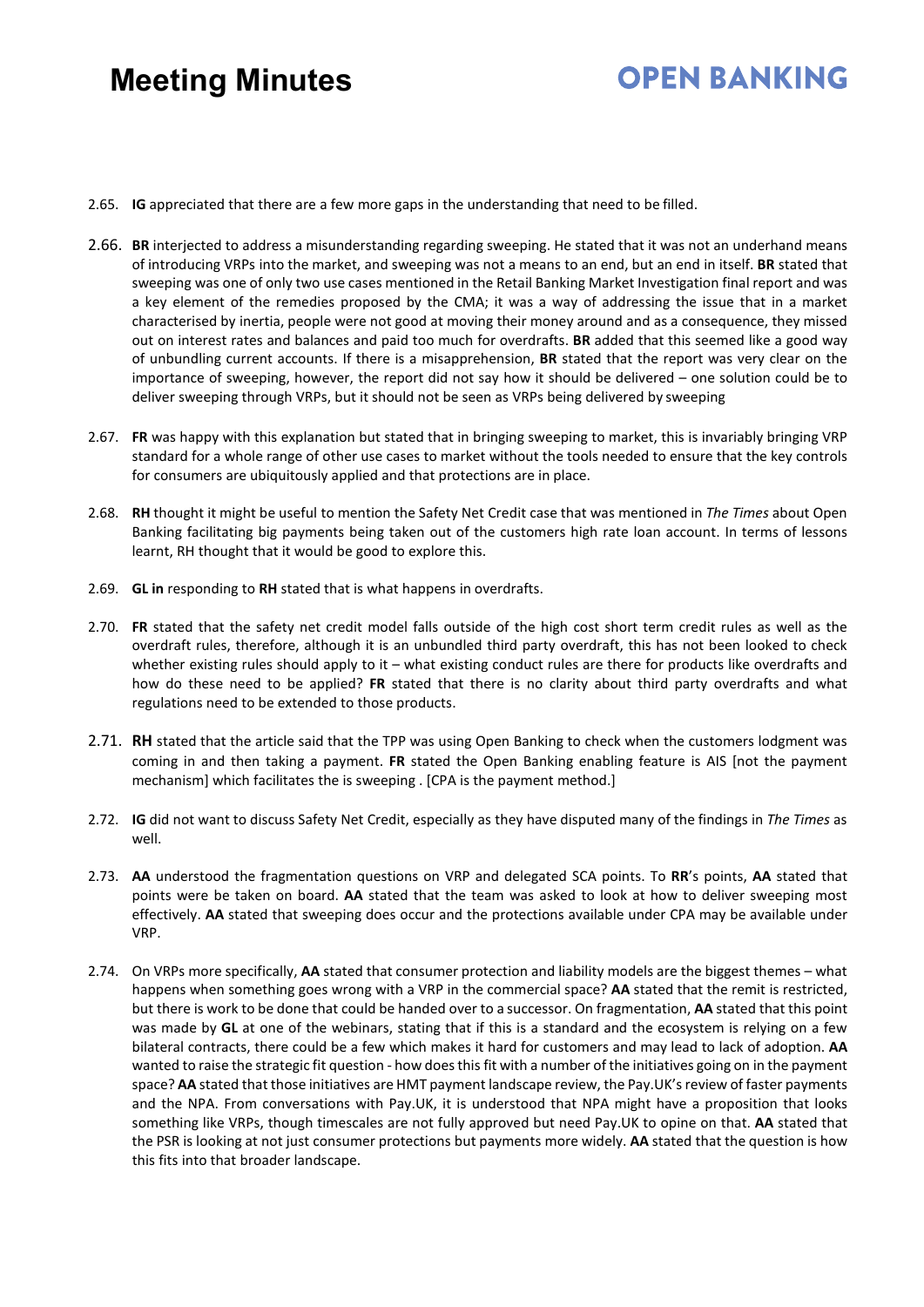2.75. **GL** requested a view on the timetable. GL stated that there is a lot of complexity. From a TPP perspective, GL stated that there is a keenness for this not to be fragmented. **GL** stated that there is an Open Banking Order and a requirement to deliver sweeping within the Order, however, all these things will not be solved without adjusting.

- 2.76. **GL** said VRP is not an efficient way to deliver sweeping and it would be shame if there are no consumer protections; there is no point fragmenting this, it is a short space of time for the sake ofspeed.
- 2.77. **AA** stated that there is a solution bare bones in place to solve sweeping and there are responses as to how this should be approached. **AA** stated that a clear Roadmap is out of scope at the moment. In terms of VRPs more generally, but what would be great is a clear roadmap to getting VRPs more widely.
- 2.78. **GL** stated that the ability of a consumer PSU to sweep money to a place which may improve their situation but may not be allowed to sweep back when needed. **GL** stated that competition may be inhibiting rather than facilitating competition.
- 2.79. **MCH** stated that the striking thing is that a wide range of stakeholders have all expressed concerned about consumer protection in the context of VRPs and there is a mechanism through the EURC to do a deep dive into those concerns. **MCH** felt that this would be a useful part of a further consideration of VRPs. From a consumer point of view, **MCH** thought that it would like to look at risks from that end user point of view.
- 2.80. **IG** stated that thisis a programme set up to deliver the remediesidentified by the CMA. IG stated that the trajectory set up is still doable. IG thought that consulting on a VPR and sweeping standard at the same time was to save time. **IG** stated that it has been beneficial but has also made it quite complex to disentangle questions about sweeping. **IG** stated that any financial services player in the UK could come up with VRPs on a proprietary basis and there is a risk of having different types of VRPs. **IG** stated that the fragmentation bit of it is a concern and thought it was worthwhile speaking to the right people in government. **IG** reiterated a need to continue to push on developing the VRP standard. With regard to the sweeping aspect, **IG** stated that there are a few things that came out of the consultation that he was unsure about - gaps that can be filled in a straightforward way. **IG** stated that he would like the team to address the gaps in knowledge, including interviewing actual sweepers. **IG** stated that an in-depth analysis with the team would be valuable. **IG** stated that the risks are apparent to the team, and they have certainly been informed by the regulatory sandbox and from the consultation. **IG** stated that the next step is to work through these with the FCA step by step – is this activity within the purview of regulations and would it be enforced against, and how. **IG** stated that the third element is around cost estimates. IG stated that the team could get to a stage where VRPs / sweeping are effective, but not cost proportionate. IG addressed the concern around Hot Money Flows, stating that there was a round table to discuss this. IG explained that there is a lot to do and the next stage at IESG could be well informed with some of these reference points. IG's sense is that the team should engage in pulling some of these aspects together.
- 2.81. **AA** thought the 4 points raised by **IG** make sense. **AA** stated that the first point around the risks has been discussed with the FCA and this may not be ready for discussion at the January IESG, but there could be an outline. With regard to actual sweepers, **AA** stated that this is in hand (there is a big German bank). With regard to cost estimates, **AA** stated that the questions need to be determined and sent out to people.
- 2.82. **AA** referred to Hot Money Flows, **AA** stated that he has a list of people at the regulatory round table, therefore this could be clarified. **IG** agreed on the cost estimate piece as an iterative approach so the conversations on the standards need to continue to generate cost estimates.
- 2.83. **FR** referred to the exchange with **RH** around third party overdrafts**,** stating that it would be helpful (as part of the policy work and risks) to have a specific paper on Open Banking and credit and the risk that occur there to make it clear as it is complex and not immediately obvious what is causing the risks. **FR** thought it would be good to put this specific section into a paper that can be published. **FR** thought that this will help consumers' voices to be heard as it is a concern for consumers. **FR** asked for this to be taken as an action.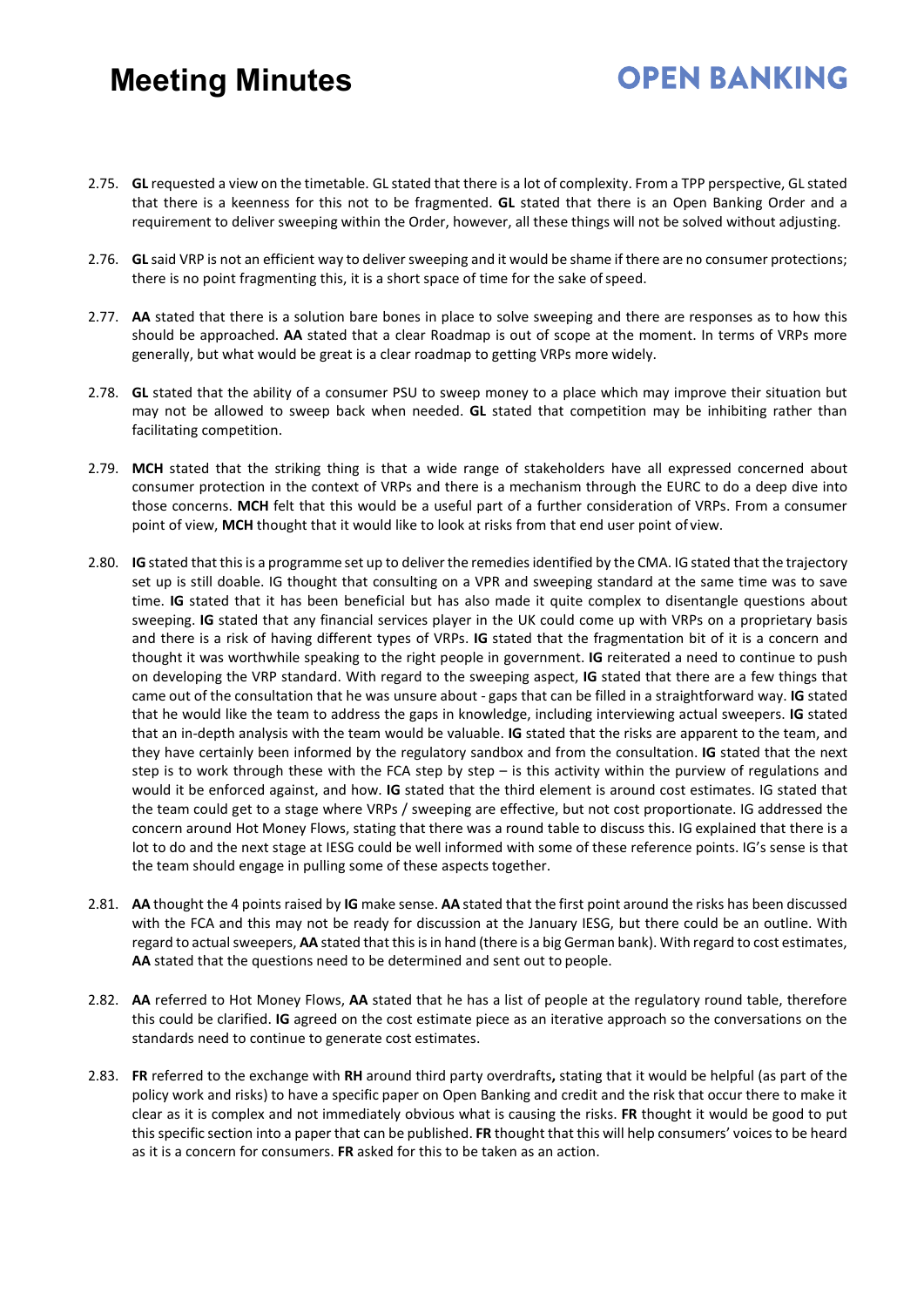2.84. **IG** stated that this is an action but wanted to have the conversation with **AA** and the FCA as this goes back to use case determined risks and how they are addressed in the current environment and if there are any gaps. **IG** stated that this should go through the process of describing this, followed by a paper that could be shared with IESG; a decision could be made thereafter as to what to do with it.

**OPEN BANKING** 

2.85. **HOZ** thought that **FR**'s point on credit was good and the kind of areas that the FCA have been thinking about in considering FCA parameters and how things work together in these scenarios. **HOZ** stated that the work on credit is supported. **IG** was happy to hear this.

*ACTION – IESG\_2020\_301\_482- IG / AA to discuss the risks that are associated with VRPs with the FCA. This should be covered in the VRP/Sweeping paper, together with next steps (for decision) and shared with IESG. 27 January 2021.*

#### **3.a AOB – IESG Papers timeline**

- 3.1 **IG** introduced an AOB item requested by **MC**.
- 3.2 **IG** spoke about the IESG pre-reads being unwieldy and not getting them sufficiently early. **IG** agreed, stating that there was a good discipline (5 working days before hand), and the wheel came off during the crisis. **IG** stated that refreshed timelines / SLA will be a new year's resolution.
- 3.3 **IG** stated that when IESG is in the 3rd and 4th week of IESG, it is easier to get the information 5 days before hand, IG also suggested a single tranche. IG explained that the downside is that some of the status updates will be a week or so out of date and as long as IESG members are all comfortable to live with that and avoid the conversations stating that the status is wrong, then this should work. **IG** stated that the implementation states of the bank are stabilising. IG stated that the size packs will be limited and appendix isolated or included separately.
- 3.4 **MC** was happy with this, stating that going into the next complicated phase, it is important that our organisations have the right visibility.

#### *DECISION – IESG\_DEC\_LOG\_002 - IESG papers to be distributed 5 working days ahead of the meeting. The pack will be split into body and appendix.*

#### **3.b AOB – 13 January 2021**

- 3.5 **IG** explained that the final AOB point which was raised by MCH was whether there is anything being done to mark the 13 January 3-year anniversary. **IG** stated that there might be some press interest, but asked **AA** to cover.
- 3.6 **AA** stated this is being looked at, the bigger announcement would be upon hitting 3 million users. AA stated that IESG members will be informed closer to the time. **IG** stated that if any strong views, IESG members should please approach **AA**.
- 3.7 **SW** enquiring whether the individual IESG papers could be published on confluence. **IG** stated that this can be taken away to think about.

#### **4 CONCLUSION**

4.1 **IG** thanked all for dedicating time to attending, stating that it has been a long year with many highs and lows (more lows). IG stated that landing the Roadmap was a big deal and was pleased that IESG members participated. IG stated that it has been a year where millions of people are using Open Banking. **IG** wished all a goodChristmas.